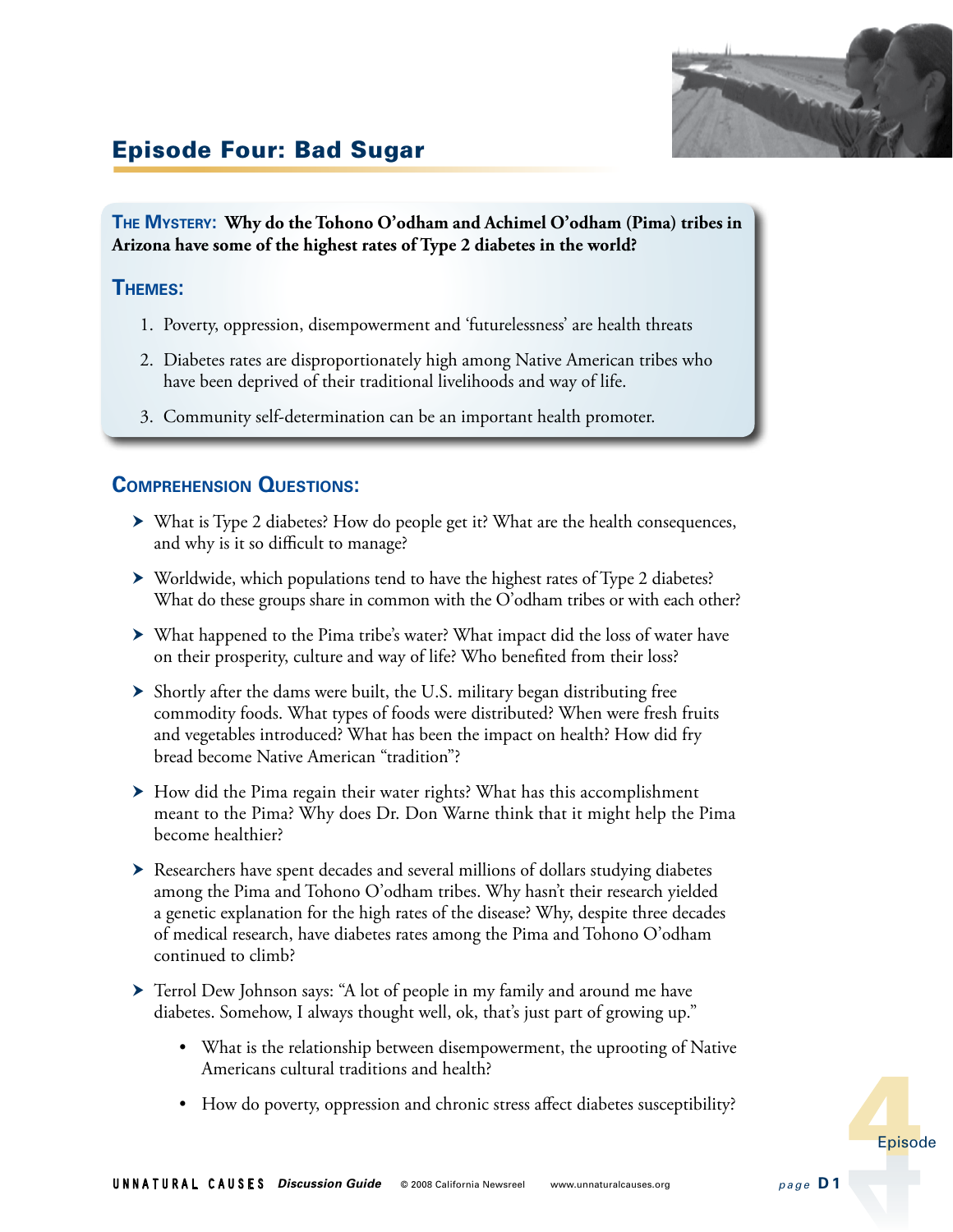#### **Discussion Questions:**

- ▶ Why do you think so much money and attention goes towards genetic research rather than towards improving social conditions?
- Prior to viewing this film, what media coverage have you read, seen or heard about diabetes or about groups with high rates of a particular disease? Do most media stories frame the issue in terms of social determinants or do they rely on genetic and behavioral explanations? Why? How do you think media stories influence policy decisions and what should be done?
- ▶ Dr. Warne says that as part of his treatment for diabetes he "might like to prescribe affluence." Why? How can affluence improve health opportunities for someone with limited means who is diabetic?
- Dr. Warne suggests that chronic stress can increase the risk of diabetes. List some stressors that might be affecting the health of your community. What is their history?
	- What kinds of policies might community groups or government advocate for to help alleviate or eliminate those stressors?
	- How can community members who want to include health equity as a policy goal participate in the decision-making process?
- As in Arizona, communities everywhere make choices about land use and resources – often benefiting some and disadvantaging others in relation to wealth and health.
	- In your community, what key land-use decisions have had an impact on health?
	- Who has benefited or been disadvantaged by these decisions?
	- Who makes these kinds of decisions and how?

## **Suggested Activity: Taking Control**

Dr. Warne says that control over one's life "has an impact on self-identity and one's sense of hope for the future." What do we need in order to feel hopeful about our futures?

- 1. As individuals or in small groups, have participants make a list of things that cause worry, concern and anxiety about your future or that of your children. Encourage them to think of examples that are both personal/immediate and that reflect their broader economic, social and physical environments.
- 2. Have them cluster items into themes or areas, then select 3-5 themes to work with.

Episode Episode Episode Episode Episode Episode Episode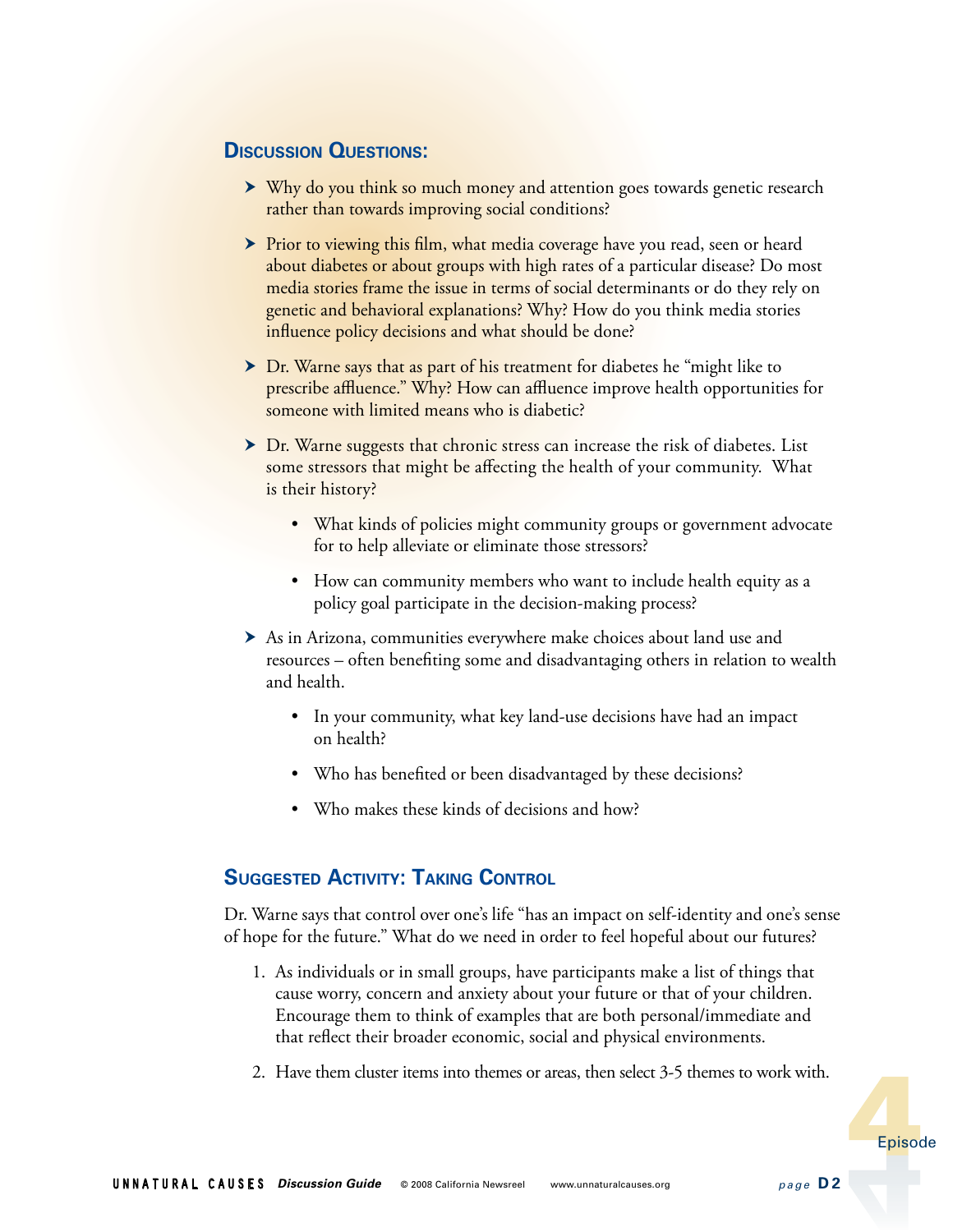- 3. Photocopy and distribute the chart below. (We recommend creating your own document using the categories below or your own.)
- 4. Have participants list their selected themes in the left column, then ask them to consider what changes on the individual, community, state and federal level might make a positive difference for each theme/area of concern and write their answer(s) in the box that corresponds to the category and level.
- 5. At the end of the activity, have each group present its work and talk about how the activity made them feel (more or less hopeful). As a large group, discuss the ideas that made people feel most hopeful or that might give people the most control over their lives. Brainstorm suggestions for next steps.

| <b>List Themes Below:</b> | <b>Community</b> | <b>Social Policy</b> | <b>Individual</b> |
|---------------------------|------------------|----------------------|-------------------|
|                           |                  |                      |                   |
|                           |                  |                      |                   |
|                           |                  |                      |                   |

## **Web Site Tips:**

**Online Activity:** See a **slideshow** of Terrol's photographs.

**Web-Exclusive Video:** Watch video clips about **community efforts to improve health,** including **Tohono O'odham Community Action** (co-founded by Terrol Dew Johnson). Hear Dr. Warne talk about the impact of cultural loss on health, the history of **federal Indian policies,** and more.





Episode Episode Episode Episode Episode Episode Episode